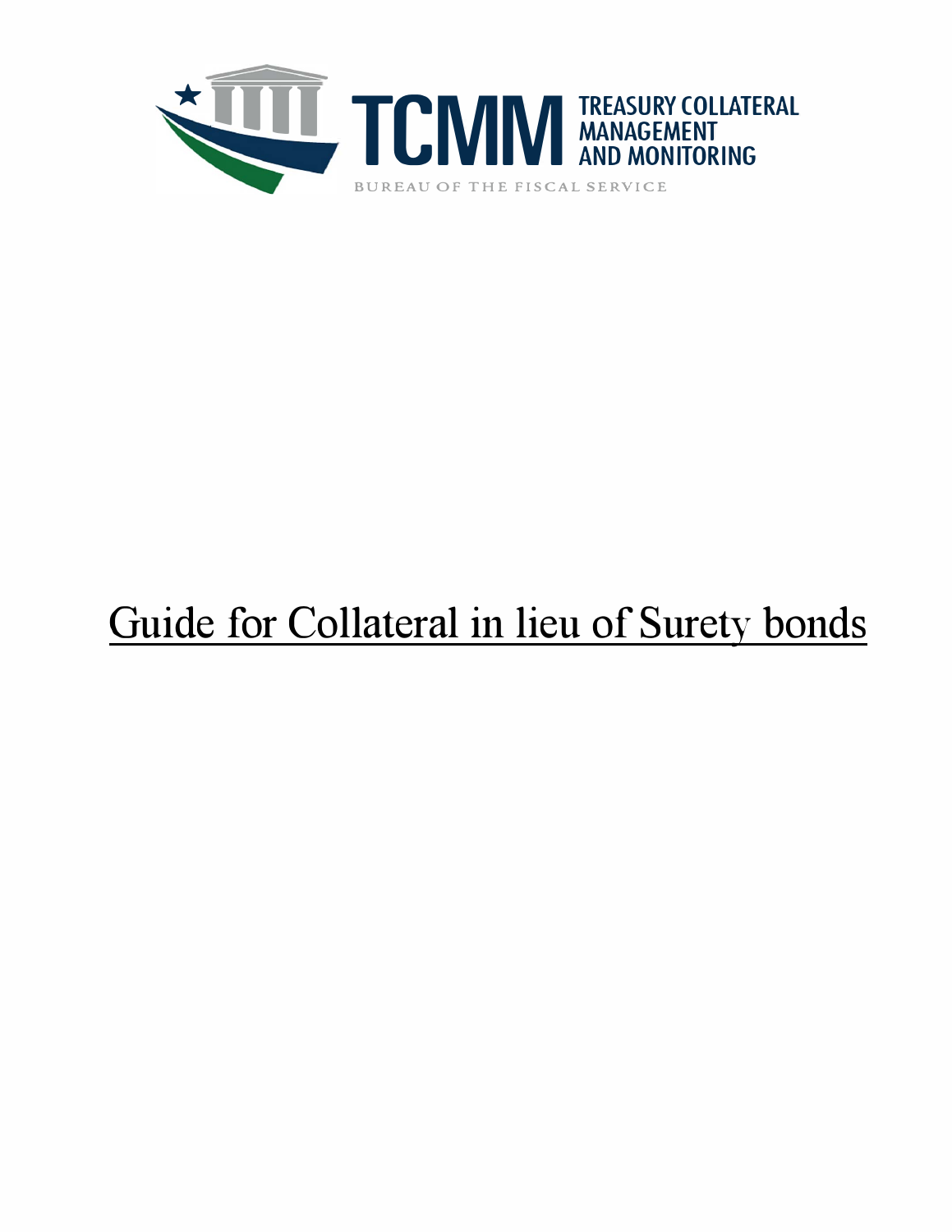# **BACKGROUND**

The information contained in this guide is presented as a general overview of collateral program operations for federal agencies accepting collateral in lieu of a surety bond (31 CFR Part 225). It does not supersede or replace any requirements contained in:

- a) Specific Treasury Fiscal Service Collateral Program agreements, regulations, and policies, or
- b) Federal Reserve Bank Operating Circulars, clearing memos, or other guidelines.

The guide may be periodically updated to reflect current information. A more comprehensive version of this guide, directed toward financial institutions, will be available through a link on the Federal Reserve Financial Services website at http:/[/www.frbservices.org.](http://www.frbservices.org/)

If you have any questions regarding the Treasury's CFR Part 202 and CFR Part 225 collateral programs; including pledging collateral, collateral eligibility, collateral program account set-up, and collateral account maintenance procedures, please contact Treasury Collateral Management and Monitoring Operations Support (TCMM) at 1-888-568-7343 (select menu option 2, and then select menu option 1).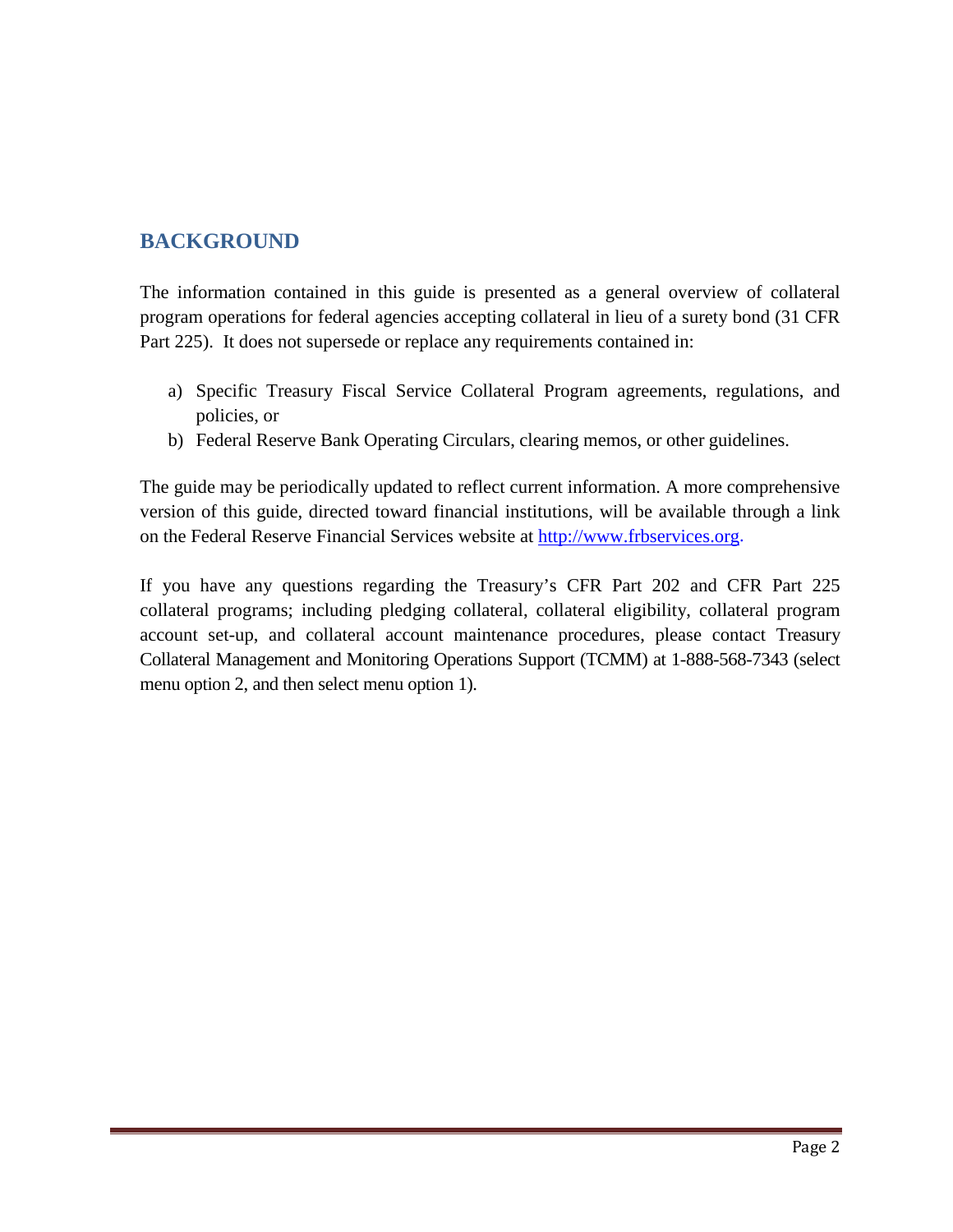## **GLOSSARY OF TERMS**

**Amount To Be Collateralized (ATBC):** The required amount that government agencies (31 CFR Part 202 and 225) and the U.S. Trustees for Bankruptcy or the Bankruptcy courts (31 CFR Part 225) have provided to the Federal Reserve as the amount to be secured with collateral by a depositary.

**Borrower-In-Custody (BIC):** Also referred to as Off-Premise Collateral (OPC). BIC refers to an arrangement by which a depositary pledges certain types of acceptable assets as collateral to secure public funds. The depositary is permitted to retain possession of the collateral on its own premises, subject to the terms and conditions agreed upon between the Treasury, the Reserve Bank, and the depositary.

**Bureau of the Fiscal Service (Fiscal Service):** A bureau of the Treasury with regulatory responsibility for establishing acceptable collateral and for determining the valuation of collateral for Treasury Fiscal Service collateral programs. Fiscal Service provides central payment services to federal program agencies, operates the federal government's collections and deposit systems, provides government-wide accounting and reporting services, and manages the collection of delinquent debt owed to the federal government.

**Collateral:** A marketable security or financial asset that has been determined by the Treasury and reviewed by a Reserve Bank as acceptable for pledging to a Treasury collateral program. Depending on the program, the pledgor or obligor provides collateral to secure deposit balances at risk to the Treasury or a Federal agency or in lieu of performance bonds.

**Collateral Management System (CMS):** An application operated by the Reserve Banks that maintains a record of and values collateral pledged in Fedwire book-entry, non-Fedwire book-entry, or in definitive (physical) form for all Treasury collateral programs administered by the Reserve Banks. Reserve Banks process collateral transactions maintained and valued in this system. Collateral held at the Depository Trust Company (DTC), with an authorized third-party custodian, in a Reserve Bank vault, or through an OPC agreement (BIC arrangement) is reflected and valued in CMS.

**Computer Interface:** A communications link between computers at a financial institution and a Reserve Bank.

**Depositary:** A financial institution authorized to secure public money on deposit and submit a bond secured by government obligations as collateral in lieu of bonds with sureties.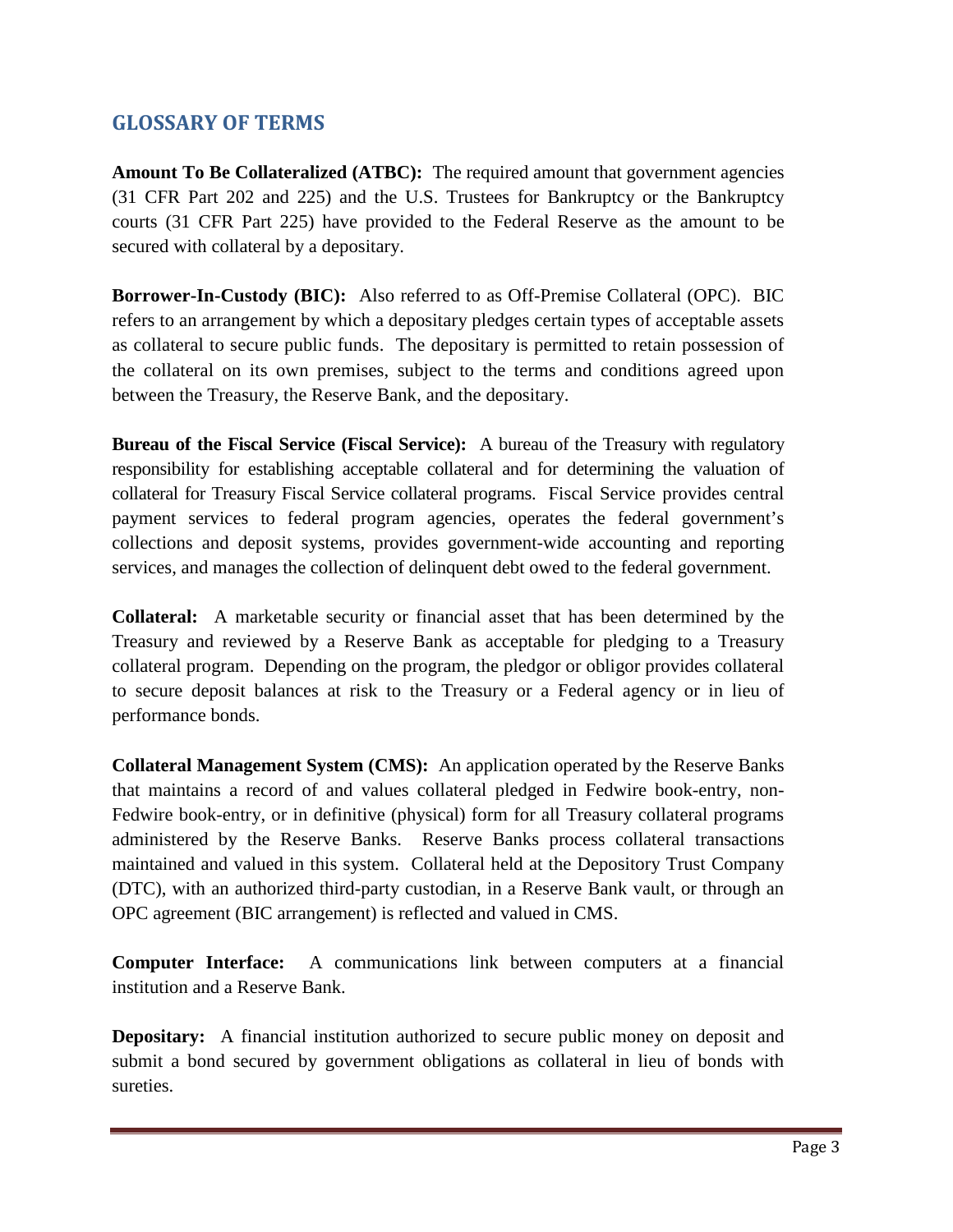**Depository Trust Company (DTC):** A national clearinghouse for settling trades in corporate and municipal securities and performing securities custody services for its participating financial institutions and broker-dealers. DTC is an authorized third-party custodian for the Reserve Banks and the Treasury. DTC is a subsidiary of the Depository Trust and Clearing Corporation (DTCC).

**Collateral Account:** An account at a Reserve Bank (a) used to hold collateral or (b) in which is recorded the receipt of an advice of custody evidencing that collateral is held by or for the pledgor subject to the security interest of the pledgee. In Fedwire and in other related documents, this collateral account is also referred to as a Restricted Securities Account.

**Treasury Collateral Management and Monitoring (TCMM):** A centralized application operated by a Federal Reserve Bank to monitor securities and other financial assets pledged as collateral to various Treasury programs.

**TCMM Operations:** Manages monitoring functions for collateral pledged to the Treasury and government agencies.

- Performs new collateral account set-up, account maintenance, and collateral withdrawals.
- Provides customer support for obligors/pledgors and government agencies as custodian and in its role as Fiscal Agent for the United States Treasury.
- Retains records for all collateral functions and related activities.

**Third-Party Custodian:** A financial institution acting as a custodian holding pledged assets as collateral approved by a Reserve Bank acting as the Treasury's fiscal agent.

**Treasury Support Center (TSC):** A centralized Reserve Bank function that provides customer service for various Treasury programs.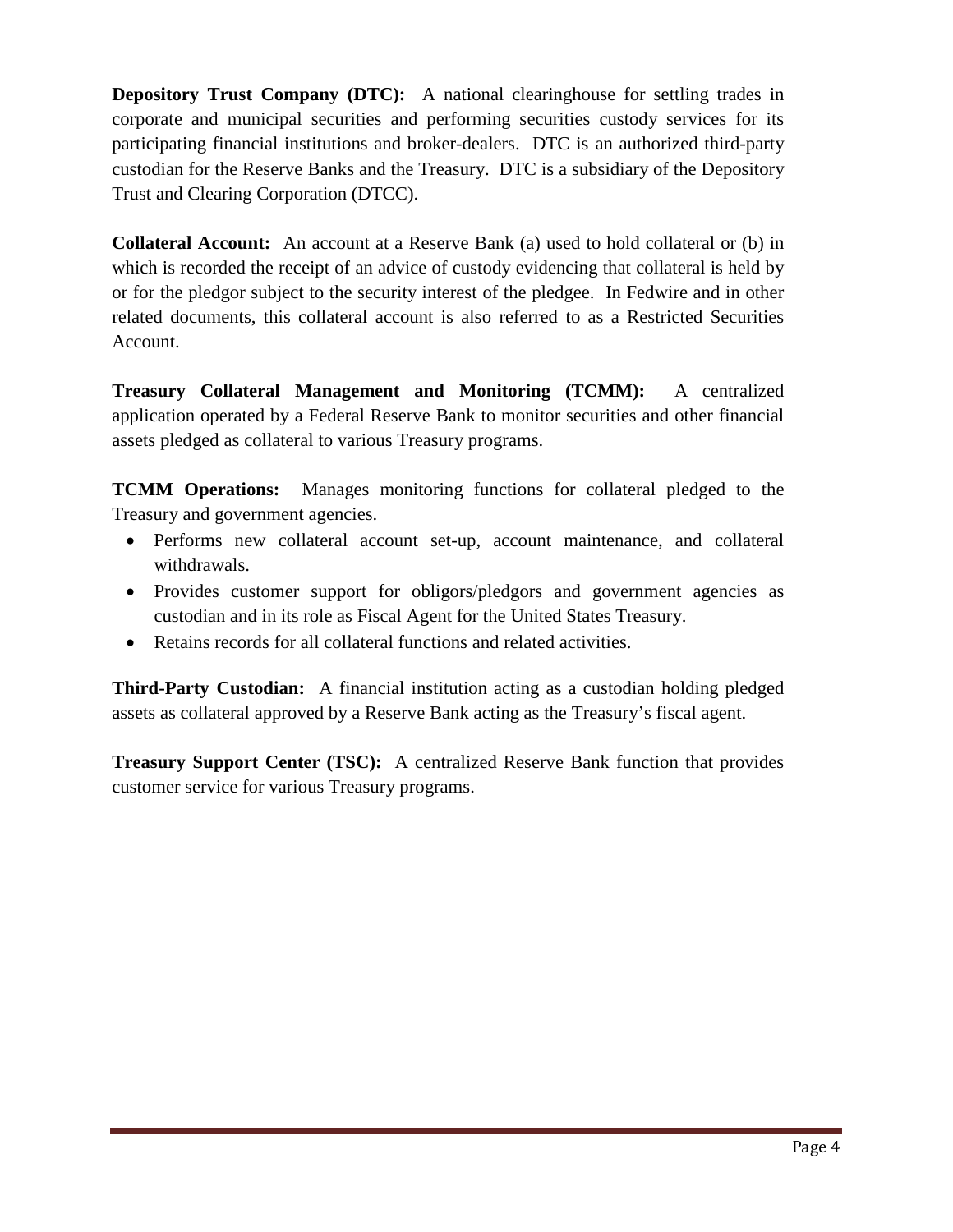Definitions of abbreviations used in discussing collateral:

ATBC - Amount To Be Collateralized

- BIC Borrower-in-Custody
- BPD Bureau of the Public Debt
- CFR Code of Federal Regulations
- CMS Collateral Management System
- DTC Depository Trust Company
- DTCC Depository Trust and Clearing Corporation
- FMS Financial Management Service
- OPC Off-Premise Collateral
- TCMM Treasury Collateral Management and Monitoring
- TSC Treasury Support Center
- UST United States Trustee for Bankruptcy
- WOS Wholesale Operations Site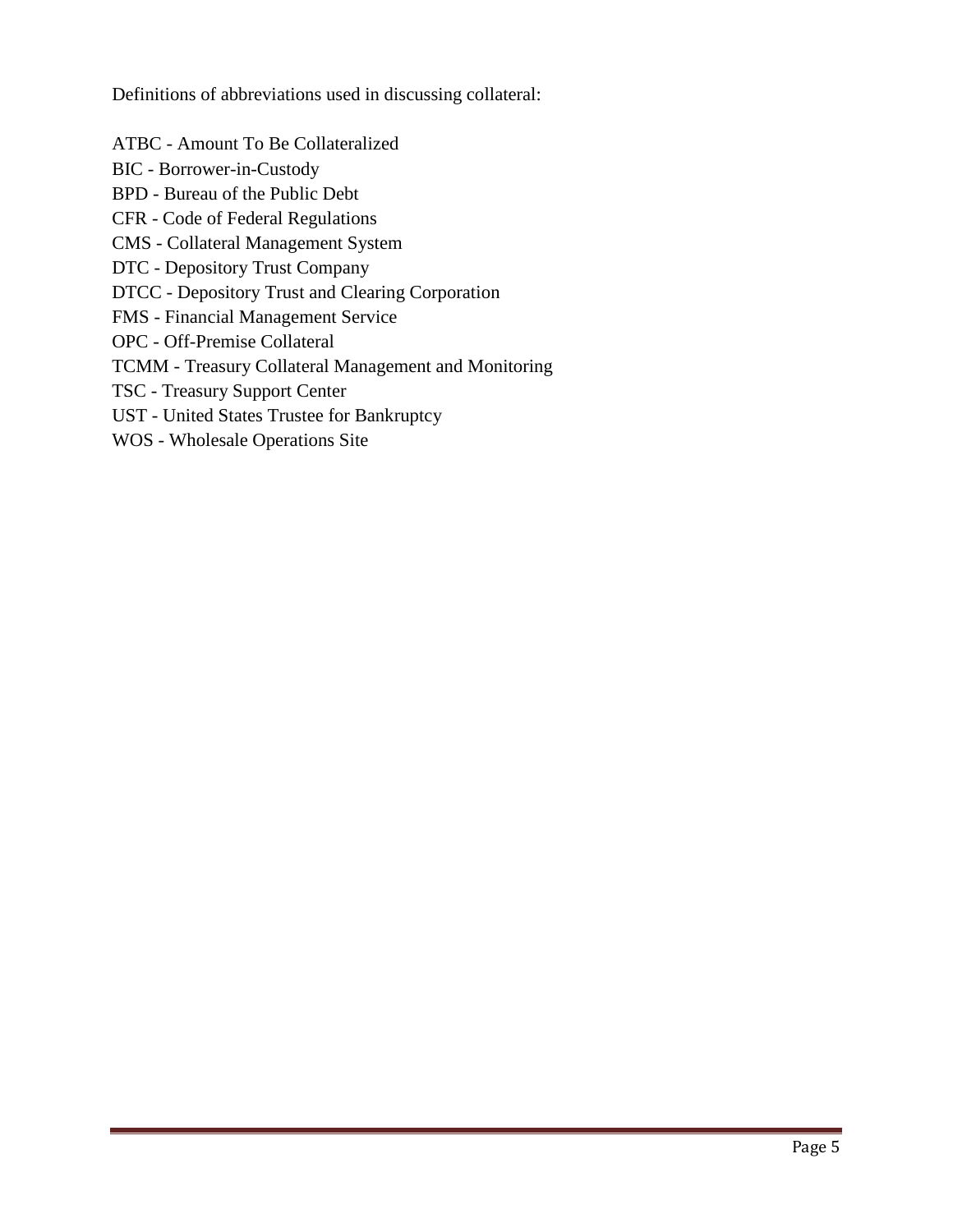## **TITLE 31 CFR PART 225 - ACCEPTANCE OF BONDS SECURED BY GOVERNMENT OBLIGATIONS IN LIEU OF BONDS WITH SURETIES**

#### **Purpose and Requirements**

Title 31 CFR Part 225 (225 program) permits government agencies, United States Trustees for Bankruptcy (UST), or Bankruptcy courts to accept bonds secured by government obligations in lieu of bonds secured with sureties. The acceptability and valuation of collateral for the 225 program is governed by Title 31 CFR Part 380. The agency official accepting these bonds on behalf of the government agency, UST, or Bankruptcy court is referred to as the bond official. Bonds may be required by the above entities from financial institutions that are acting as depositaries or by nonfinancial businesses (both referred to as pledgors or obligors). The bond provides the government with protection should the pledgor default on an obligation to the government agencies, UST, or Bankruptcy courts.

Under this program, the pledgor has the option of pledging certain government obligations to secure the underlying bond requirement. The pledgor deposits a par amount of securities with a Reserve Bank or a Reserve Bank-authorized custodian that will provide the same monetary value to the bond official as a bond with sureties, should the pledgor default on the underlying obligation. Any agreements or other requirements for this program are the responsibility of the bond official. Reserve Banks act as the custodian of the collateral pledged.

#### **Acceptable Collateral**

Acceptable collateral is currently limited to only public debt obligations of the United States government whose principal and interest are unconditionally guaranteed by the United States government (excluding stripped components). This collateral are certain classes of transferable securities that are acceptable as collateral to secure obligations in lieu of a surety bond, or to secure deposits of Bankrupt estates under the jurisdiction of the U.S. Trustees Office or a Bankruptcy court or judge.

For a current listing of acceptable collateral, pledgors should refer to the TreasuryDirect website at:

[http://www.treasurydirect.gov/instit/statreg/collateral/collateral\\_acc225Acceptablecollatera](http://www.treasurydirect.gov/instit/statreg/collateral/collateral_acc225Acceptablecollateral.pdf) [l.pdf](http://www.treasurydirect.gov/instit/statreg/collateral/collateral_acc225Acceptablecollateral.pdf)

For more specific questions about acceptable collateral, institutions should contact TCMM Operations Support at 1-888-568-7343 (select menu option 2, and then select menu option 1).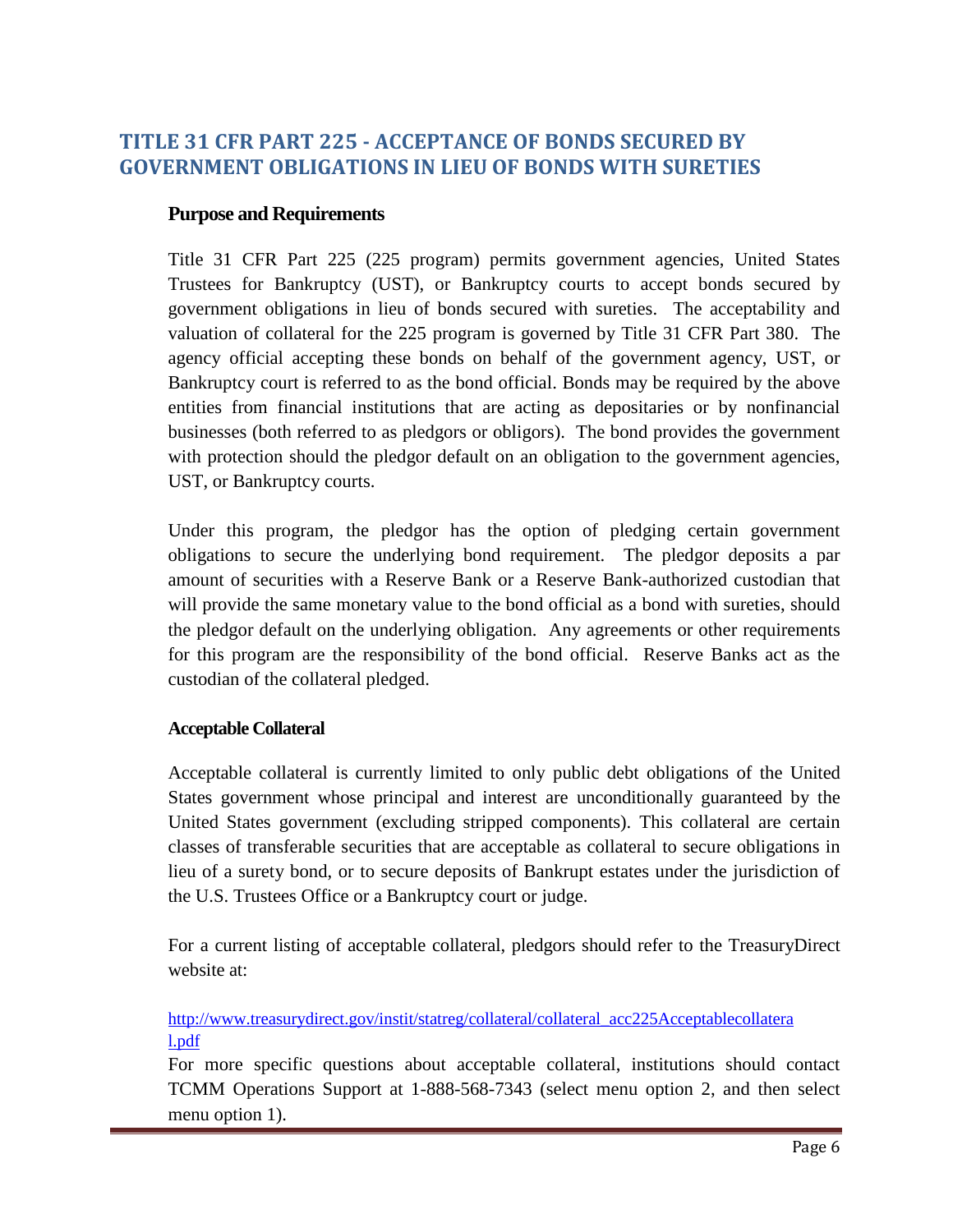#### **Collateral Valuation**

The Reserve Banks use pricing vendors that currently reprice marketable fixed income securities pledged under Treasury collateral programs on a daily basis at the opening of business each day. For paydown securities, new factors are applied to Fedwire securities when they are received from the issuer and to collateral recorded in CMS when they are received from the pricing vendor(s). Margins are also applied to priced and non-priced marketable securities based on asset type to adjust the market valuation for collateral requirement purposes.

A copy of the current collateral margin table for the 225 program is available on the TreasuryDirect website at:

#### [http://www.treasurydirect.gov/instit/statreg/collateral/225%20Margins%20Table%20\(06.03.14](http://www.treasurydirect.gov/instit/statreg/collateral/225%20Margins%20Table%20(06.03.14).pdf) [\).pdf](http://www.treasurydirect.gov/instit/statreg/collateral/225%20Margins%20Table%20(06.03.14).pdf)

This table identifies the appropriate margin values for acceptable collateral as approved by the Treasury.

For more specific questions about acceptable collateral and its valuation, depositaries should contact TCMM Operations Support at 1-888-568-7343 (select menu option 2, and then select menu option 1).

#### **Collateral Account Maintenance**

#### Opening an Account

Collateral accounts opened under the 225 program are divided into two distinct groupings:

#### U.S. Trustees for Bankruptcy (UST)

Account designations for the UST have been standardized across all Reserve Banks. All UST 225 program collateral accounts begin with the letter "S." Each UST region is assigned a region number, which occupies the next two characters, and each office within a region is assigned an alpha character for the last character of the collateral account number (e.g., S01A refers to the UST for Region 1 and the Boston office).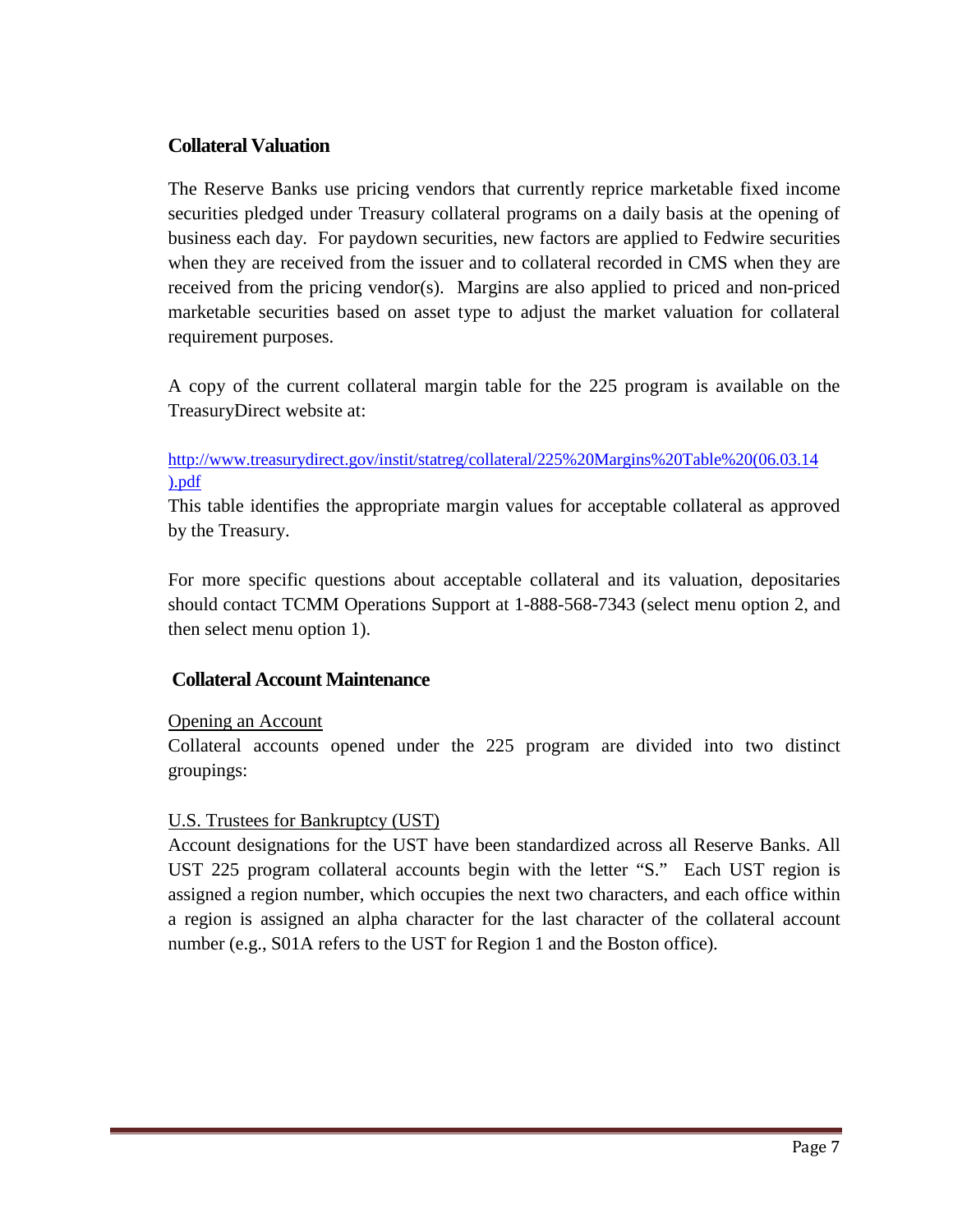For a depositary to establish an existing UST 225 program collateral account under its Fedwire securities account structure, the depositary must contact the UST to ensure that all necessary forms are completed and obtain the 225 program collateral account number assigned to that UST office. Then the agency should contact the Federal Reserve to give written authorization to have the UST 225 program collateral account opened on the Fedwire Securities Service.

#### Other Government Agencies and Bankruptcy Courts

Account designations for government agency and Bankruptcy court 225 program collateral accounts have been standardized across all the Reserve Banks. These accounts also have established alphanumeric accounts that begin with the letter "S" to identify the account as part of the 225 program. The government agency is established as the owner of the account and the obligor includes, but is not limited to, an individual, a trust, an estate, a partnership, a corporation, and a sole proprietor. The bond official at the government agency must contact the Federal Reserve for instructions on how to establish a 225 program account.

For a depositary to establish an existing Bankruptcy court account, the depositary needs to ensure that all necessary forms are completed with the respective Bankruptcy court. A contact name at the Bankruptcy court should be obtained. The depositary should also obtain the four-digit alphanumeric character 225 program collateral account number from the Bankruptcy court. If the Bankruptcy court does not have a 225 program collateral account currently established, the bond official should contact the Federal Reserve to set up a 225 program collateral account.

After the 225 program collateral account is verified or established, the agency will need to provide the Federal Reserve with written authorization to have the 225 program collateral account opened for its account on the Fedwire Securities Service.

#### Closing an Account

A depositary must contact the Federal Reserve to close a 225 program collateral account. The Federal Reserve will verify with the bond official that there is no further need for the account. Once the Federal Reserve has verified that the bond official no longer requires collateral, the Federal Reserve will have the account closed.

If a government agency no longer requires a 225 program collateral account, the bond official should contact TCMM Operations Support at 1-888-568-7343 (select menu option 2, and then select menu option 2).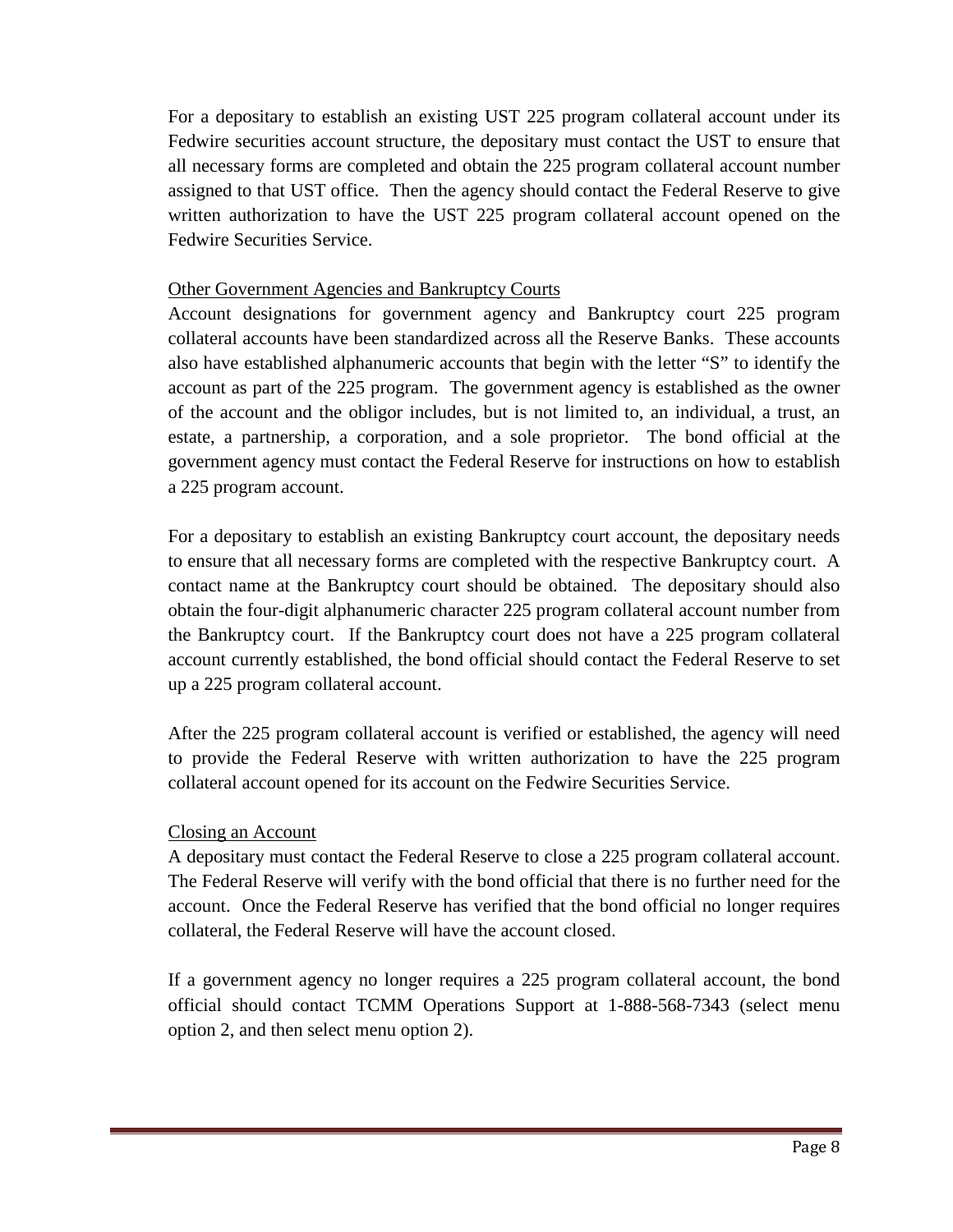#### **Amount To Be Collateralized (ATBC)**

After an account has been opened, the bond official will provide the Federal Reserve with an amount representing the amount of collateral value required for the designated depositary. This amount is referred to as the ATBC and can be increased or decreased by the bond official via TCMM or by contacting the Federal Reserve. If a depositary disputes this amount, it should directly contact the bond official. The Federal Reserve cannot change the ATBC requirement without written directions to do so from the bond official.

#### **Collateral Monitoring**

Collateral held under the 225 program is monitored based on the collateral value pledged, not par value. Depositaries pledging collateral under the 225 program need to ensure that the current collateral value will be sufficient to cover the ATBC. The TCMM application receives real-time updates throughout the business day until the close of TCMM (refer to TCMM Operating Hours as listed in the Additional Resources Section).

#### **Collateral Deficiencies**

A collateral deficiency occurs when the current collateral value is less than the account's ATBC. Collateral deficiencies may occur in a 225 program collateral account for the following reasons:

- a) Collateral held in the account was revalued
- b) Collateral held in the account received a periodic principal paydown (e.g., mortgage-backed securities)
- c) Collateral held in the account either matured or was called
- d) The bond official increased the ATBC for the account.

When a deficient account is identified during TCMM's collateral monitoring process, the Federal Reserve will inform the depositary that additional collateral must be deposited as soon as possible. If the account is held under the government agency structure, the bond official will be informed that there is a deficiency in the account due to one of the above mentioned reasons (a-d).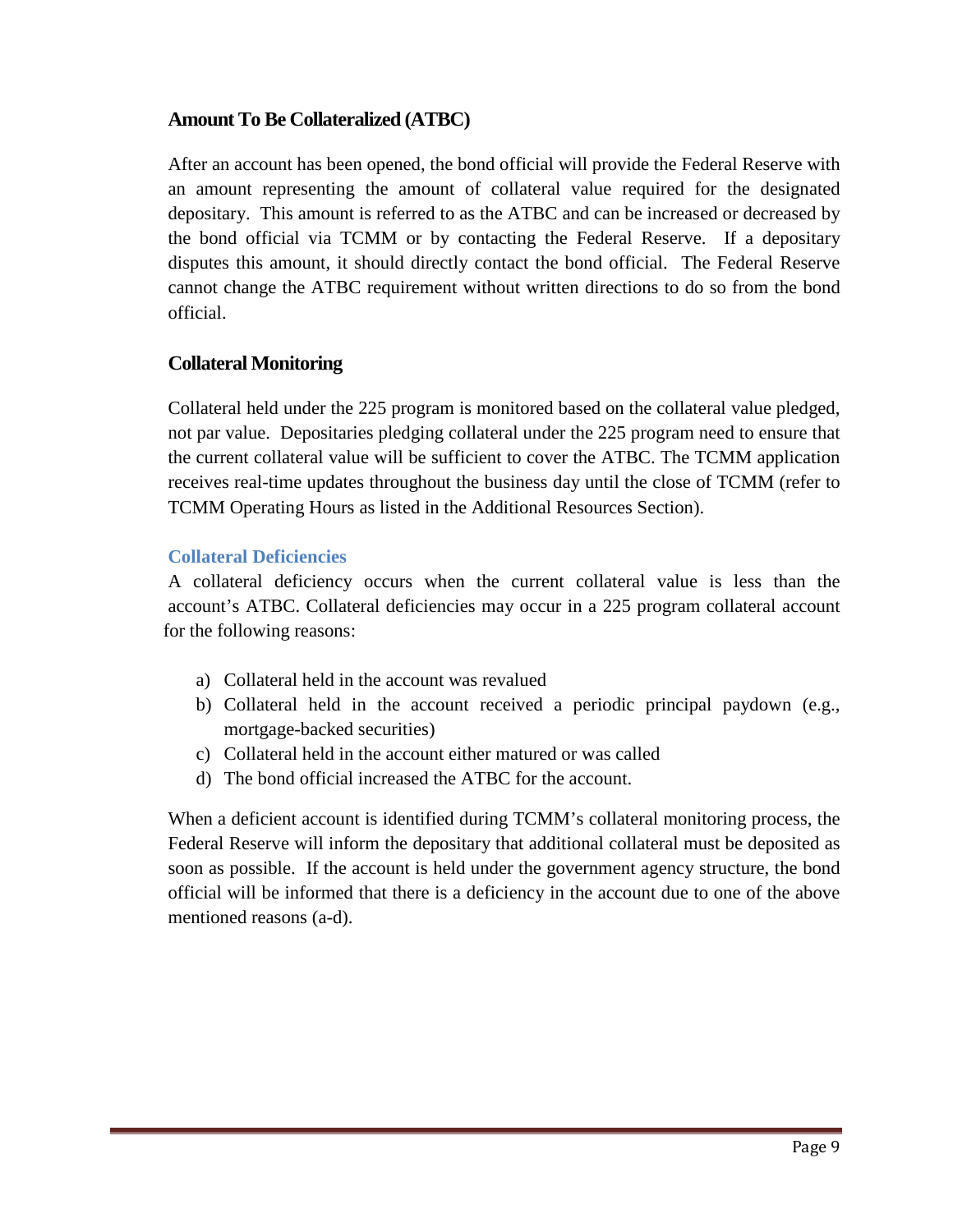### **Mergers and Acquisitions**

If a depositary (the non-survivor) participating in the 225 program is merging into another depositary (the survivor), instructions concerning the disposition of collateral held under any 225 program collateral account(s) for the non-survivor should be included in the merger information provided by the survivor to its local Reserve Bank, which will forward the information for further processing.

If the legal and operational mergers occur on different dates, the non-survivor's account will have the recognized insurance coverage for its 225 account balances for the first six months after the legal merger date. The survivor will be responsible for ensuring that sufficient collateral is pledged for the non-survivor's account by the end of the sixth month after the legal merger date. The non-survivor's account may be retained for up to one year after the legal merger date.

If the survivor requests that the collateral be transferred before the operational merger date, it should contact TCMM Operations Support at 1-888-568-7343 (select menu option 2, and then select menu option 1) for further instructions.

Prior to the operational merger date, the Federal Reserve will contact the bond officials for the 225 program collateral account(s) involved to verify ATBCs and obtain authorization to move the collateral. On the operational merger date after receiving authorization from the respective bond official(s), the Federal Reserve will authorize the transfer of any securities held under the non-survivor's account to the survivor's appropriate 225 program collateral account(s).

Please contact TCMM Operations Support at 1-888-568-7343 (select menu option 2, and then select menu option 1) to discuss any specific questions regarding the 225 collateral program.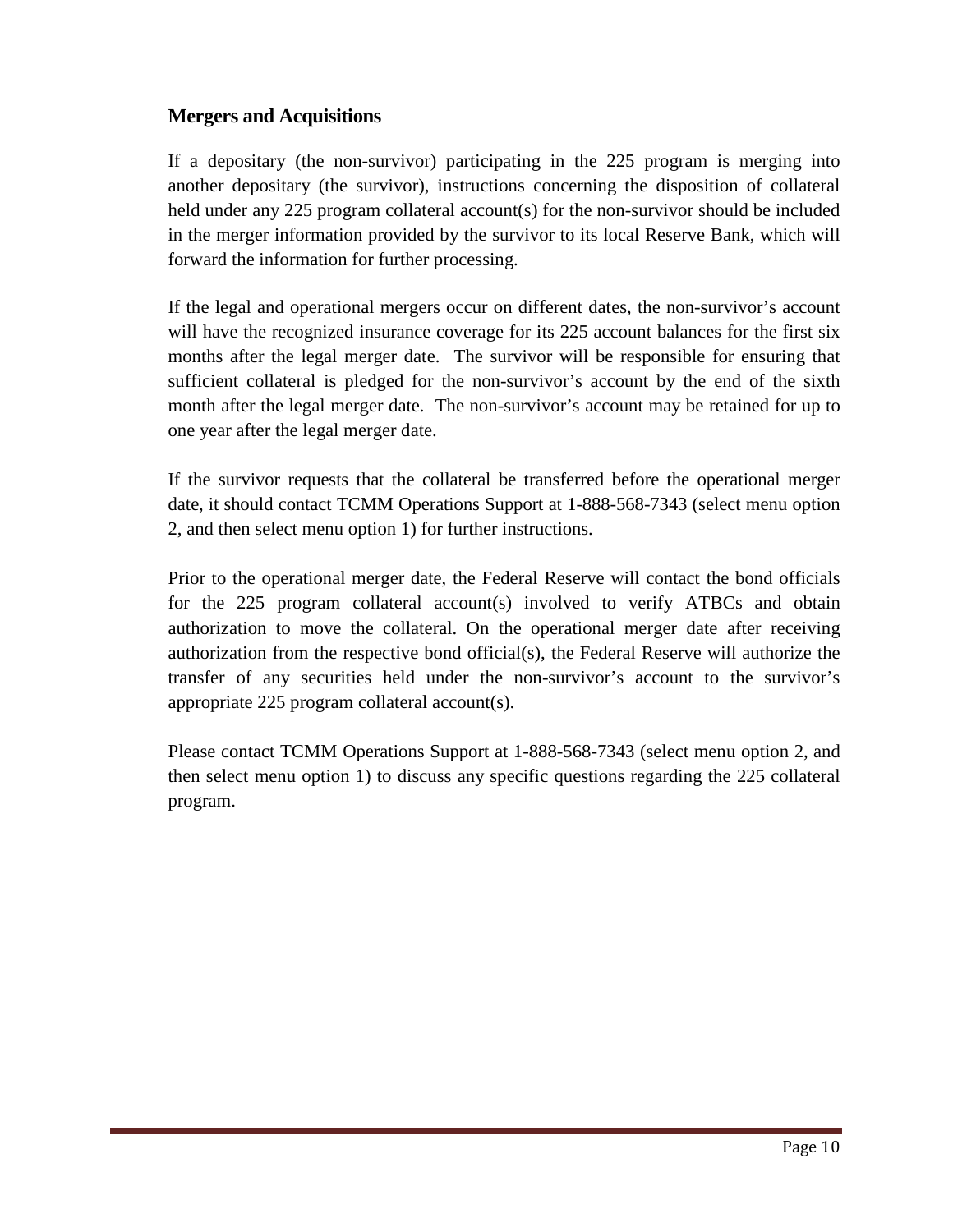# **ADDITIONAL RESOURCES**

#### • **Bureau of the Fiscal Service**

https://www.fiscal.treasury.gov/[fsservices/gov/rvnColl/tcmm/rvnColl\\_tcmm.htm](https://www.fiscal.treasury.gov/fsservices/gov/rvnColl/tcmm/rvnColl_tcmm.htm)

This website provides the CFR sections, procedural instructions, and other program information, including recent developments. You can also sign up to receive e-mail notification when certain areas of the site are updated.

#### • **TreasuryDirect**

#### <http://www.treasurydirect.gov/instit/statreg/collateral/collateral.htm>

Find the latest information on acceptable collateral for each Treasury collateral program, as well as information on collateral valuation. Sign up for e-mail notification when certain areas of the site are updated.

#### • **Financial Services**

#### http:/[/www.frbservices.org](http://www.frbservices.org/)

This website gives information on Treasury collateral programs and the Fedwire Securities Service. The Treasury Services information page will have information on the Treasury's collateral programs and the Reserve Bank collateral services. The Fedwire Securities page will give current information on the Fedwire Securities Service and provides a Fedwire Securities Guide.